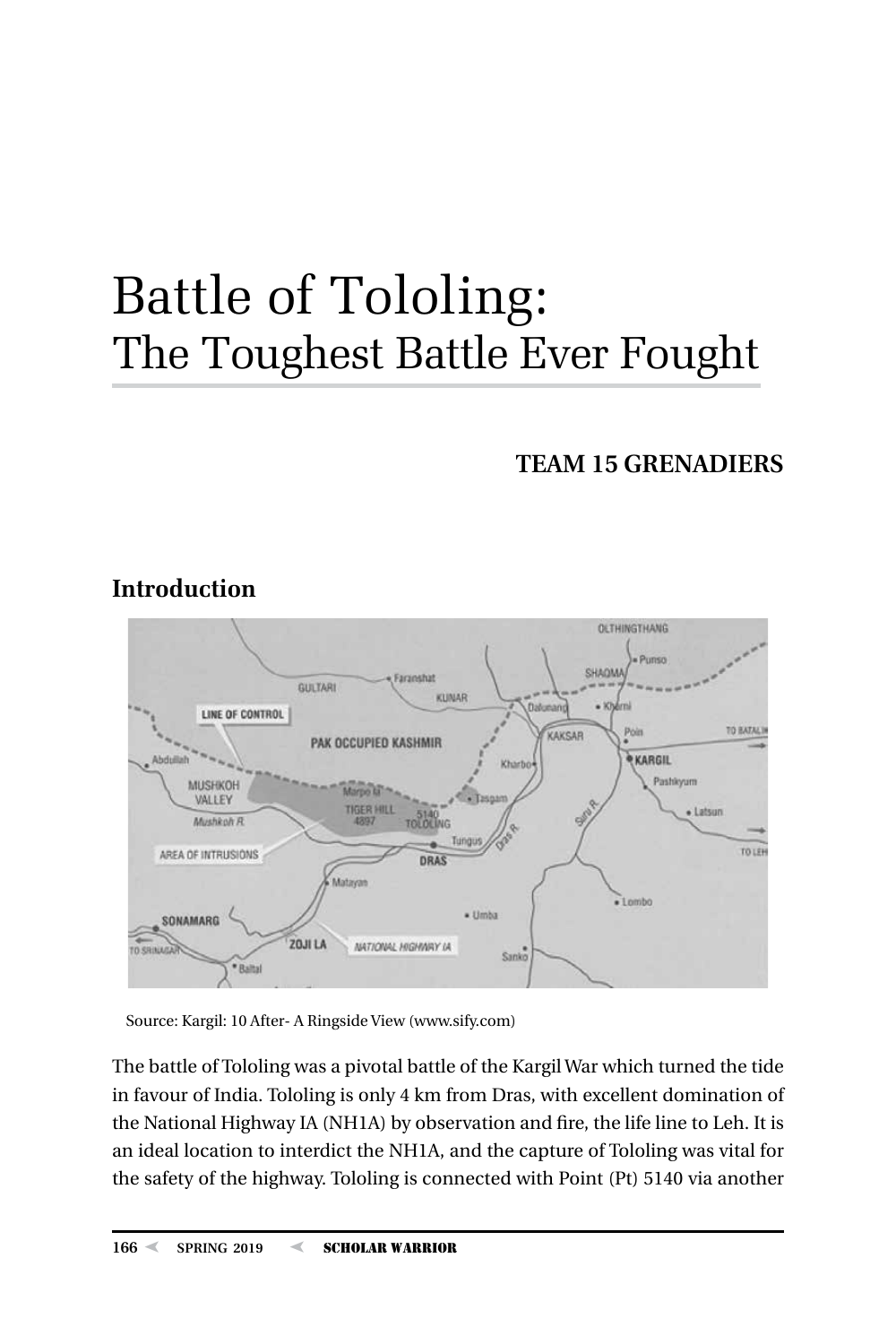hill feature called Hump and formed a complex. Pt 5140 is a majestic feature, imposing over the entire Toloing complex, from where the intruders were able to take precise shots to interdict the highway. The feature is devoid of vegetation and is full scraggy boulders of different sizes and shapes which do not provide any cover from observation and fire. The ridge is located between two nalas, the Bimbat nala in the east and the Tololing nala in the west, both flowing from north to south.

# **Attack Plan**

As the Kargil War progressed, the capture of Tololing became essential to flush out the Pakistani intruders. 56 Mountain Brigade was given the task of capture of Tololing and on May 19 1999, 18 Grenadiers was tasked for the capture of Tololing at the earliest by the Brigade Commander. The attack plan was as follows:

- 18 Grenadiers to capture Tololing by first light on May 23.
- 1 Naga to attack Pt 5140 from the east.
- D-Day selected was for May 22.

The attack plan of 18 Grenadiers was:

- The Ghataks to move along approach the southeast, with 'A' Company to follow them. The Ghataks to provide a firm base to 'A' Company to launch the final assault.
- y 'B' Company to follow the southern approach to Pt 4590.
- y 'C' & 'D' Companies to move along the Tololing nala and attack the feature from the west.
- D-Day was fixed for the night of May 22/23.

# **Execution**

Despite snowfall, drizzle and poor visibility, the troops left the administrative base on the afternoon of May 22 and reached the firm base by last light. The attack began at 2130 hours (hrs). The Ghataks, followed by 'A' Company, moved towards the Tololing feature from the eastern, and the most likely, approach. However, due to the inhospitable terrain, dense fog and poor visibility, coupled with limited artillery fire, the Ghataks and 'A' Company were well short of the objective and the attack did not go as planned. Notwithstanding, the Ghataks firmed in 500 metres (m) short of Tololing to provide a firm base to the Jats of 'A' Company. The foggy condition continued till 1530 hrs which certainly assisted 'A' Company to move without being observed, but soon the company came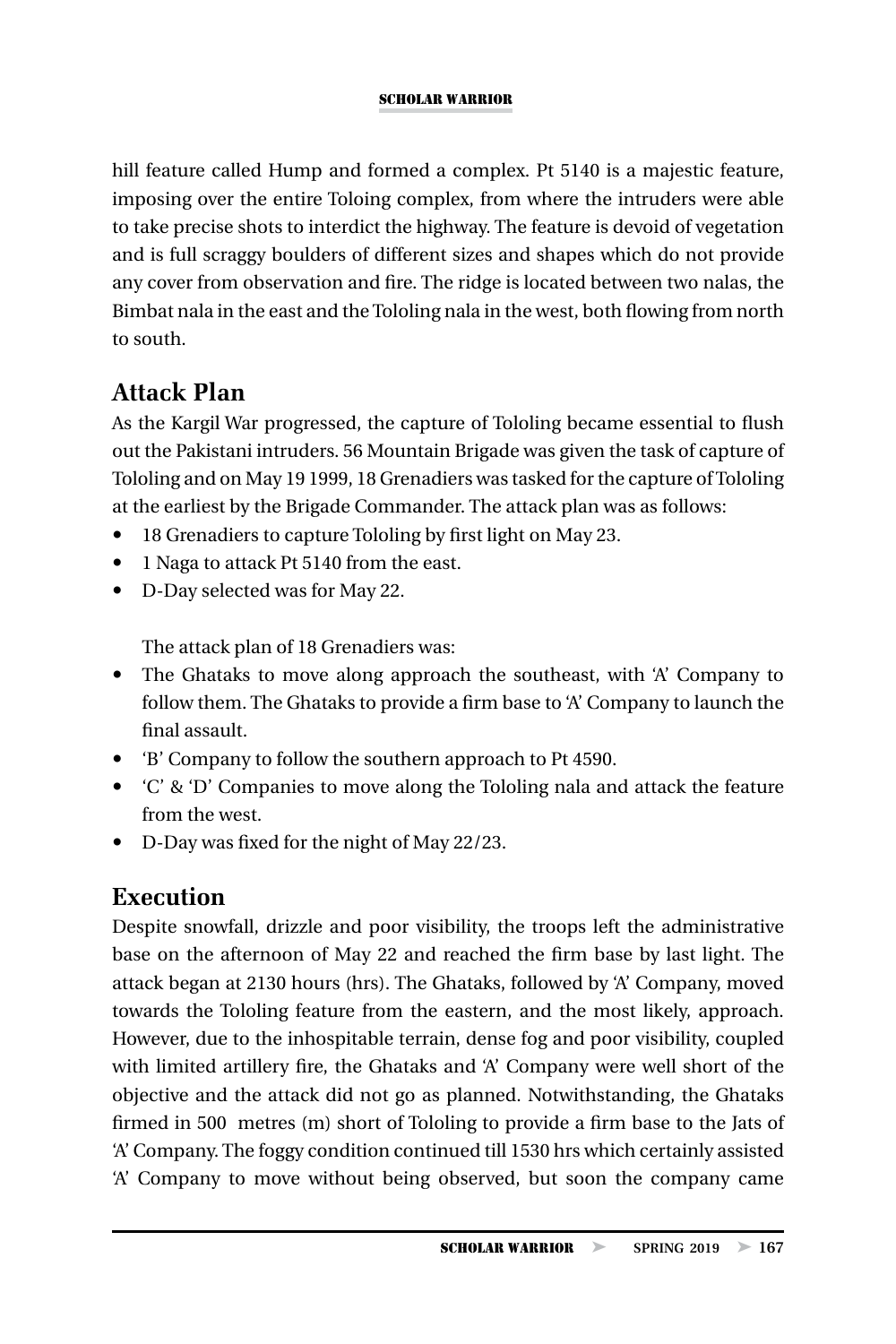under heavy fire from the feature and was pinned down by heavy automatic as well as sniper fire. The troops took cover behind boulders and returned the fire with Medium Machine Guns, Light Machine Guns and Rocket Launchers (MMGs, LMGs and RLs). The enemy was well entrenched, and difficult to pinpoint and sight. Apart from Tololing, the troops also came under fire from Hump and Pt 5140 since the southeast approach was well under observation and fire from both these locations.



As the attack could not progress, 'A' Company under Maj R S Rathore was given the task to launch operations along the southeast spur at 0600 hrs on May 24. The company managed to close in up to 300-400 m of the enemy by 1700 hrs when the bad weather suddenly cleared up. The Pakistani troops opened up heavy fire on the Indian troops and the men of 'A' Company were pinned down in the open and had only boulders to take cover behind. Throughout the day on May 24, 'A' Company remained pinned down and was subjected to a heavy volume of fire. The company suffered one fatal casualty to a sniper, apart from one injured. That was the first casualty of the battalion in Operation Vijay. The slightest move by a soldier came under heavy automatic fire or a sniper shot. However, the brave Jats kept returning the fire with MMGs, AGLs (Automatic Grenade Launchers), LMGs and 51 mm mortars.

On May 25, 'C' Company under Maj Johdas Gupta and 'D' Company under Capt NS Rathore were launched along the southwest spur to Pt 4590 to divide the enemy's attention by presenting him with another direction of assault, simultaneously cutting off his axis of maintenance and support from the other direction. Once again, they were pinned down 400-500 m short of Pt 4590. 'C' and 'D' companies were also under observation from Pt 5140 and Hump. It was then that Maj Ajit Singh of 16 Grenadiers was given the task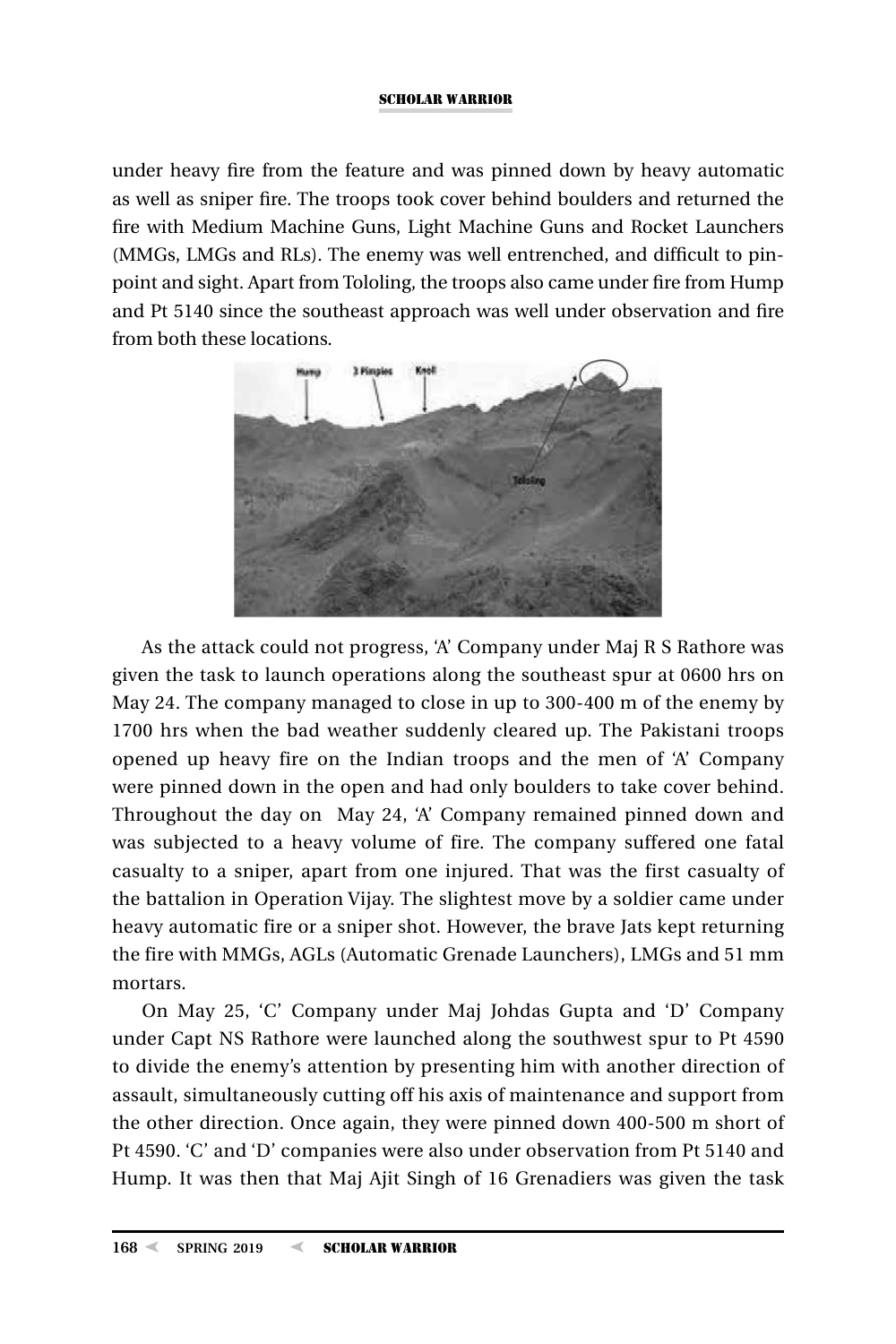to explore a new approach along the southern spur of Pt 4590 at 1100 hrs with his platoon. On the same day, the Ghataks under Lt Balwan moved up to reinforce the 16 Grenadiers platoon.

Air strikes were launched on May 26 against the intruders which boosted the morale of own soldiers. However, unfortunately, two MiG aircraft were lost on May 27 and one MI-17 on May 28 to a Stinger missile fired from Pt 5140 which led to the cessation of close support by the Air Force.

It was then planned to launch a fresh attack on the feature and a two-pronged attack was launched on May 28 at 0400 hrs by the Ghataks from the southeast ridge and by 'B' Company from the southern ridge. The Ghataks could move up to 30 m short of Tololing before behind pinned down by accurate enemy fire. The Ghataks remained pinned down for the entire day and a plan to extricate them was to be launched from the southern approach. The Ghataks and one section of 'A' Company were extricated on the night of May 28 and they moved towards the southern approach. On the southern slope, 'B' Company was successful in reaching 30 m short of Pt 4590 after being pinned down by heavy enemy fire. Realising the difficulty of the terrain along the southeast spur, it was decided to launch an assault from the southern spur. Thus, the Ghataks augmented the strength of 'B' Company at the southern spur.

'B' Company under Major Rajesh Adhikari launched an assault on Pt 4950 from the south on May 30 at 0130 hrs. Two teams of Ghataks, under Lt Balwan and Capt Nimbalkar supplemented the 'B' Company column. The Ghatak team with Capt Nimbalkar was pinned down from, from the west of Barbad Bunker, however, the column under Maj Adhikari could reach 20 m from Barbad Bunker and in the ensuing fight, Maj Adhikari, along with two other soldiers, sacrificed their lives but not before inflicting heavy casualties on the enemy. Unfortunately, the enemy was able to reinforce Pt 4590 from Pt 5140 and the feature could not be captured. Contact with the enemy was maintained till the next attack on June 02/03 was launched again by the battalion.

On the night of June 2/3, the attack was launched at 0030 hrs along the southern spur. Col Kushal C Thakur, Commanding Officer (CO), with Lt Col R Vishwanathan, second-in-command, himself led the assault with the Ghataks while a section of 'A' Company, made an attempt to capture Barbad Bunker. In the intense fire-fight at ranges as close at 15-20 m, Lt Col R Vishwanathan sustained a machine gun burst in the groin, while a few others assaulting troops were wounded. While being evacuated, like a brave soldier and true leader, Lt Col R Vishwanathan told the CO to leave him as he in any case would not survive,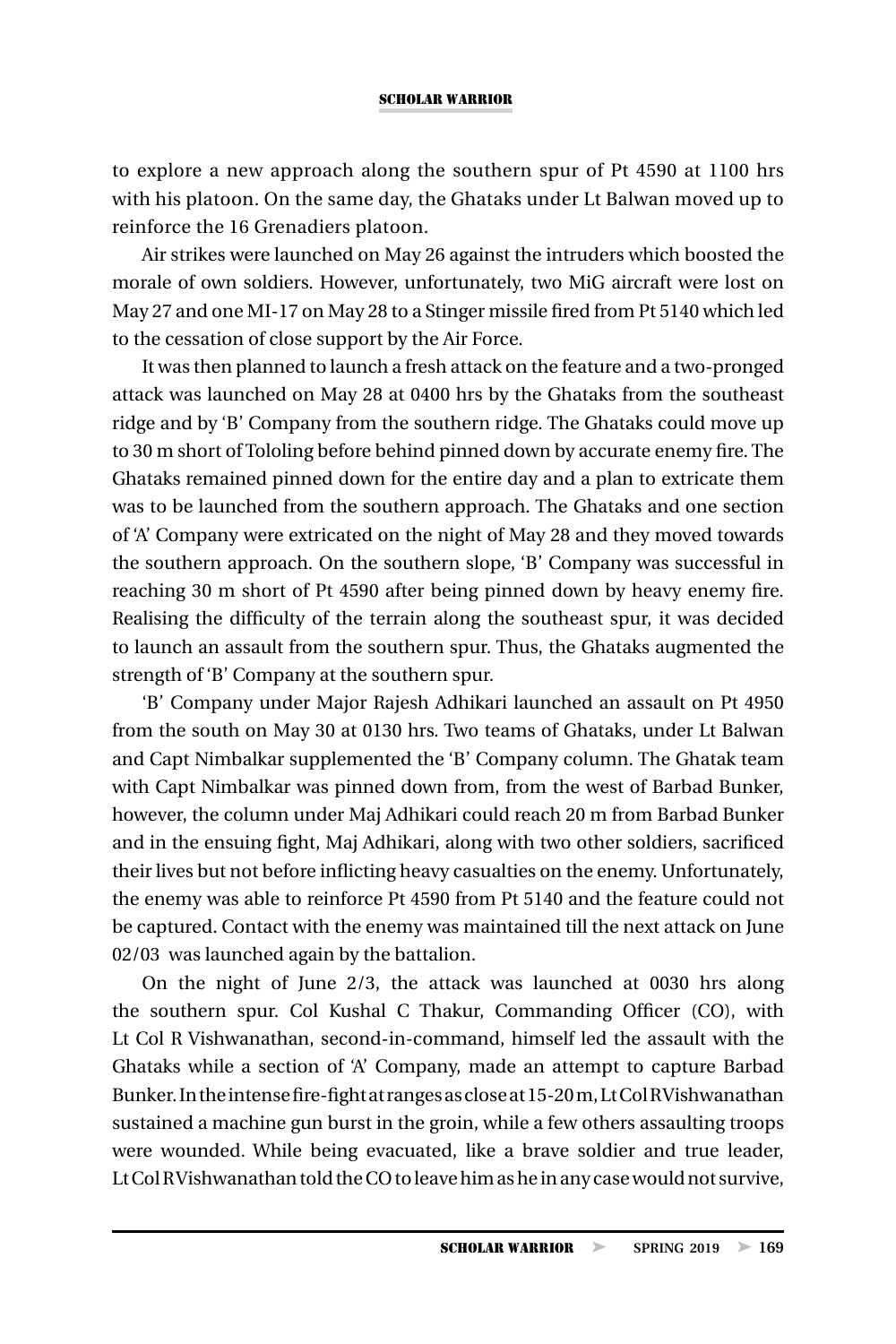and evacuate those who had a chance of survival, before he passed away. At this stage, Col KC Thakur appreciated that there was a requirement of additional troops and firepower to neutralise the enemy's strength and opposition. Finally, his assessment was accepted and he was told to firm in. This action led to a stalemate in operations for the next twelve days. During this period, the artillery fire was effectively employed in plastering Tololing from June 3 to June 12, which helped in breaking the will of the enemy to contest our attacks.

### **Situation on June 4, 1999**

The Divisional Commander appreciated that while the capture of Tololing was vital for removing the enemy's domination of NH 1A, it required detailed planning, fresh troops and adequate artillery and logistics support. For the next phase, two fresh units, 2 Rajputana Rifles (RAJ RIF) and 18 Garhwal Rifles joined 56 Mountain Brigade. It was also felt that direct fire by artillery guns was an effective proposition for silencing the enemy machine guns which had been inflicting maximum casualties on the assaulting troops. The gunners lived up to the expectations and hereafter, direct fire of the Bofors guns became a decisive battle winning factor.

The revised attack plan of 56 Mountain Brigade was formulated and now 18 Grenadiers was tasked to provide a firm base in Phase 1 for an attack on Tololing by 2 RAJRIF from the southeast to the southwest, and secure the feature by 0600 hrs on June 13. Subsequently in Phase 2, 18 Grenadiers was to secure Hump. The attack was executed as planned and 2 RAJRIF was able to capture Tololing after a bloody battle. During the attack on Hump, Col KC Thakur retrieved the mortal remains of Lt Col R Vishwanathan amidst heavy artillery shelling and enemy small arms fire.

# **Operations of Features Hump I to VI**

As part of exploitation operations, 18 Grenadiers was tasked to capture Hump and 'A' Company was nominated for the task. Hump was a whale back feature connected to Tololing by a saddle. It consisted of 8-9 enemy bunkers in echelons which finally terminated at the base of Pt 5140. The H hour for the attack was 1945 hrs. At approximately, 1925 hrs while the company was formed up for attack, it came under enemy artillery fire and suffered 12 fatal and 6 non-fatal, but grievously injured, casualties. On the request of the CO, the H hour was readjusted by plus 30 minutes. The reserves for Phase 2, 'C' and 'D' Companies were tasked to capture Hump and the troops captured the bunkers one by one.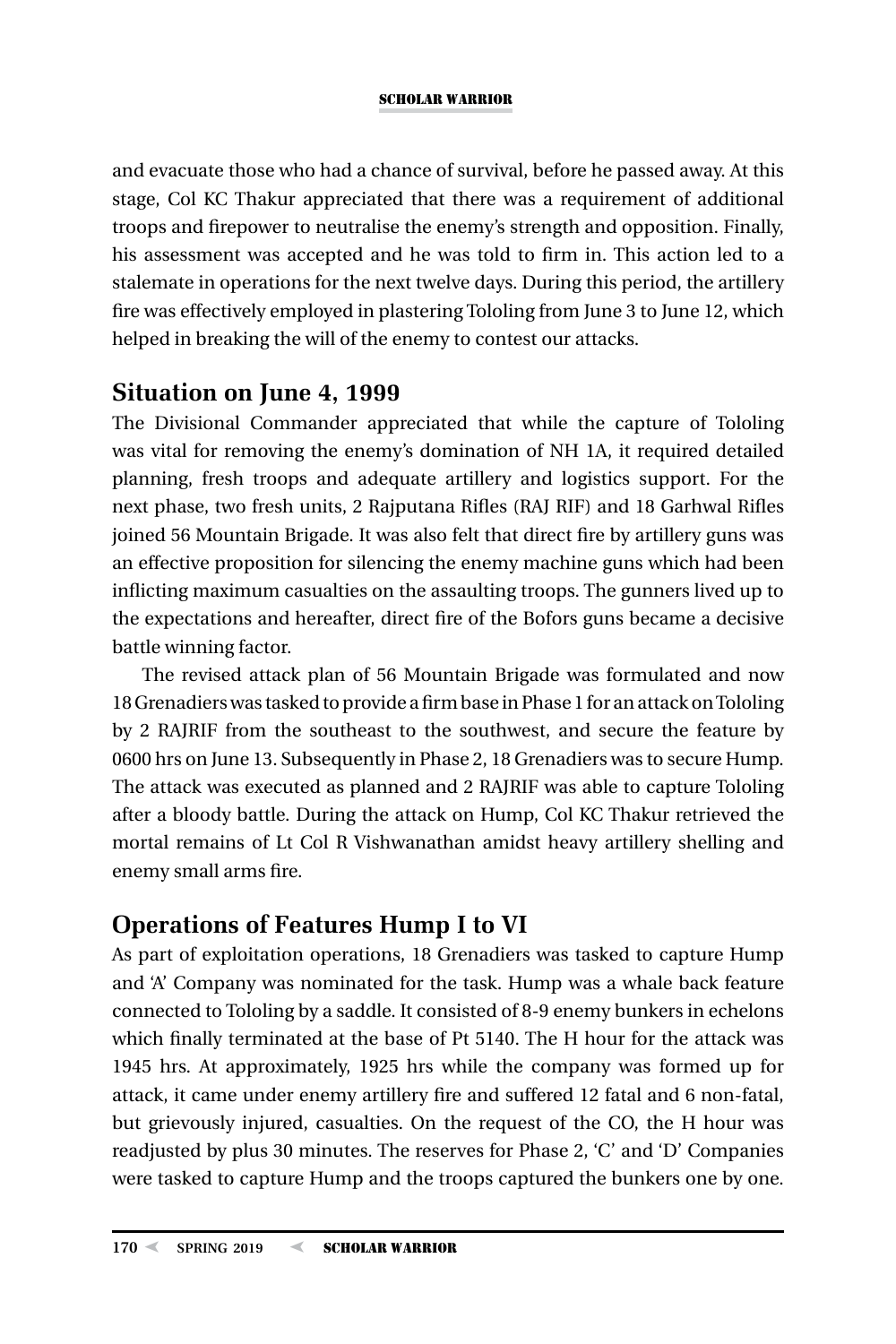One Pika gun was recovered which was used again by the gallant troops against the enemy. Hump was captured by first light on June 14. The troops occupying the captured bunkers come under heavy automatic fire, artillery shelling and sniper fire from Pt 5140, but they held on to the positions by returning the fire with the MMGs, AGLs, RLs and LMGs. The capture of Hump provided a firm base to 13 Jammu and Kashmir Rifles (JAK RIF) who were tasked to capture Pt 5140. Thus, the capture of Tololing and Hump provided the initial and much awaited success. The capture of Tololing turned out to be a turning point in the Operation Vijay, breaking the enemy's will to fight. The success at Tololing came at a heavy loss of two Officers, two Junior Commissioned Officers (JCOs) and 21 Other Ranks (ORs). For this phase of gallant action, the unit was awarded one Maha Vir Chakra, four Vir Chakras, 10 Sena Medals, two Mention-in-Despatches, two Chief of the Army Staff (COAS) Commendation cards and three General Officerin-Commanding (GOC-in-C) Commendation cards.

### **Reasons for Inability to Secure the Feature**

During the period of the initial attacks, the difficulties faced by the units which had resulted in casualties and slow progress of operations were:

- The troops had to switch over from the counter-insurgency mode to conventional operations within a very short duration, hence, reorientation training and rehearsals were limited.
- The urgency of the operations led to incomplete acclimatisation, and adequate high altitude clothing was not available in the initial stages.
- The information provided about the enemy dispositions was limited and hampered proper planning. Non-availability of adequate maps further compounded the issue.
- The attacks were launched in the initial stages without adequate artillery support which resulted in heavy casualties and led to limited progress of the operations.
- Most of the troops had been inducted in this area for the first time and were not familiar with it.
- There was lack of administrative support of porters and ponies for dumping of ammunition and war-like equipment.

# **Effect of Tololing on Future Operations**

The battle of Tololing was one of the toughest battles fought during the Kargil War. Its capture was a major breakthrough and it lifted the fog of despondency. It